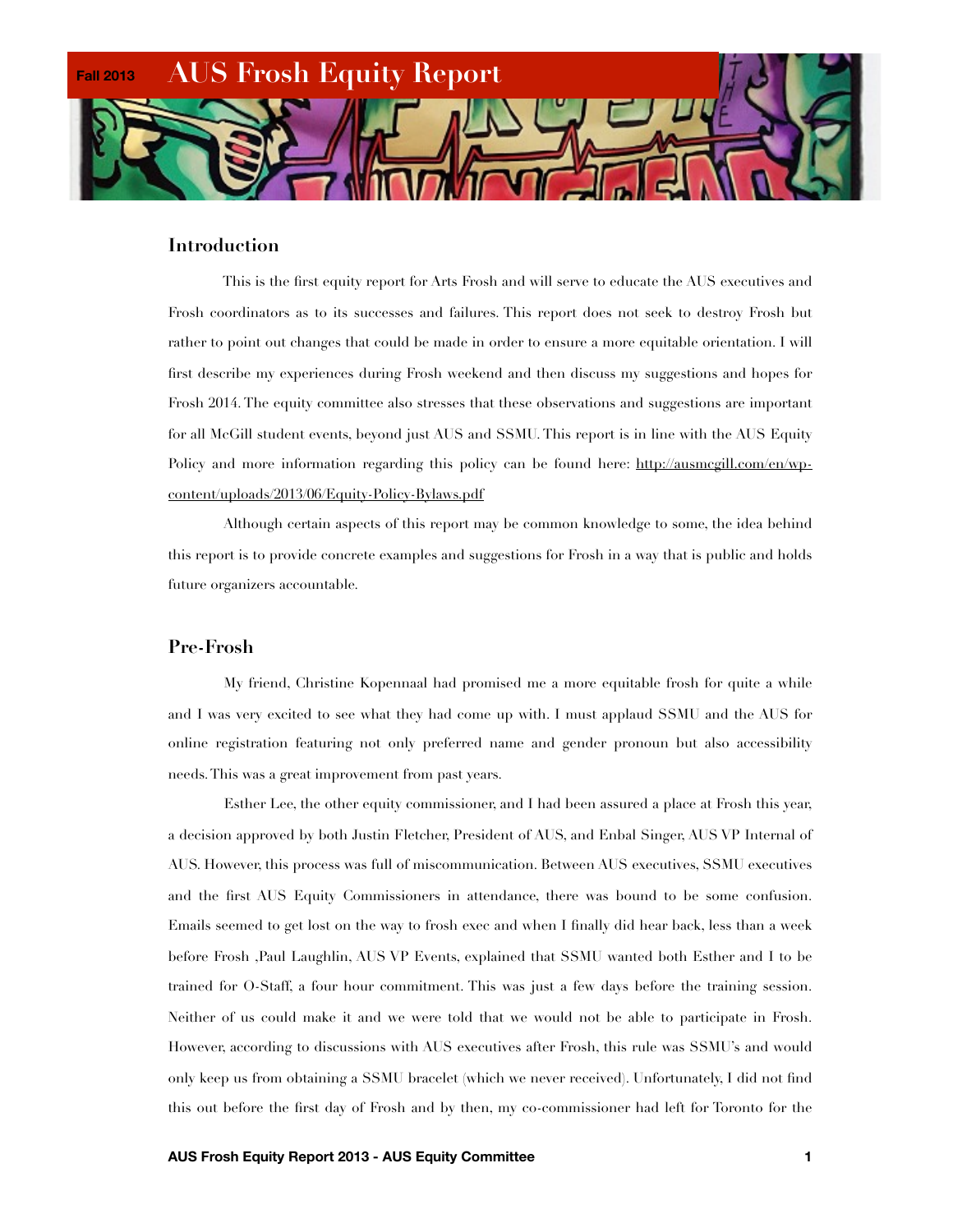weekend. It took two hours and the help of Josh Redel for me to receive an AUS bracelet that Friday. By the time I had received my bracelet, groups had already left for the pub-crawl.

## **Thursday**

 The first event of Frosh was the Pub-Crawl, about which coordinators and AUS exec expressed the most concern.Their worries were absolutely valid. I followed Group 36 to Gerts where they played "Strip Waterfall" and "No Chug flip cup." When I asked an O-Staff member working there about the games, I was told that this year they had to be equitable and he did not seem to be pleased about the change in program. This resentment of equitable changes was evident throughout Frosh. Strip waterfall included what you would imagine. One chugs a beer and then stripps off one's clothes. Of course, only if you wanted. However, the message of "only if you wanted" was one that seemed to be lost in the crowd. This is rape culture. Several women looked uncomfortable and seemed relieved when the game was over. One thing that I want to make clear here is that rape culture is embedded within McGill Frosh when games like these are played. The pressuring for nudity and the overt sexuality of frosh is both alienating for those who may not wish to strip for any number of reasons and disheartening as it reinforces a heteronormative sexuality revolving around drinking and power. As the O-Staff member whipped off his shirt and encouraged others to do the same (Only if they wanted!), the power dynamics were crystal clear.

 As we walked through Montreal, it became apparent that real change would only be achieved if frosh leaders were enthusiastic and interested in creating an equitable atmosphere. One clear example of this was found merely in how many of the froshie's shirts were seen to have been marked up with the gross nicknames that McGill reputation is based upon despite the fact that leaders were told they were not to write these on froshies' shirts this year. However, in comparison to previous years, these names were quite reduced. Two in particular that I saw were "Anal-Me Alex" and "Get Your Phil."

 Several of the groups I encountered had leaders who lamented the fact they could not yell at Concordia students or run screaming through the streets this year. McGill's reputation precedes it to the point that many froshies were disappointed by this year's "tame" Frosh. Some of these leaders either did not care or missed the message as they continued to scream about Bumblebees while passing by Guy-Concordia. Perhaps, the funniest moment of Frosh came when a student started screaming at a pedestrian next to the Guy-Concordia metro station, "Fuck you! I don't know if you're from the U. Q. A. M. Or the Concord one or what but you're not McGill! How does it feel to be second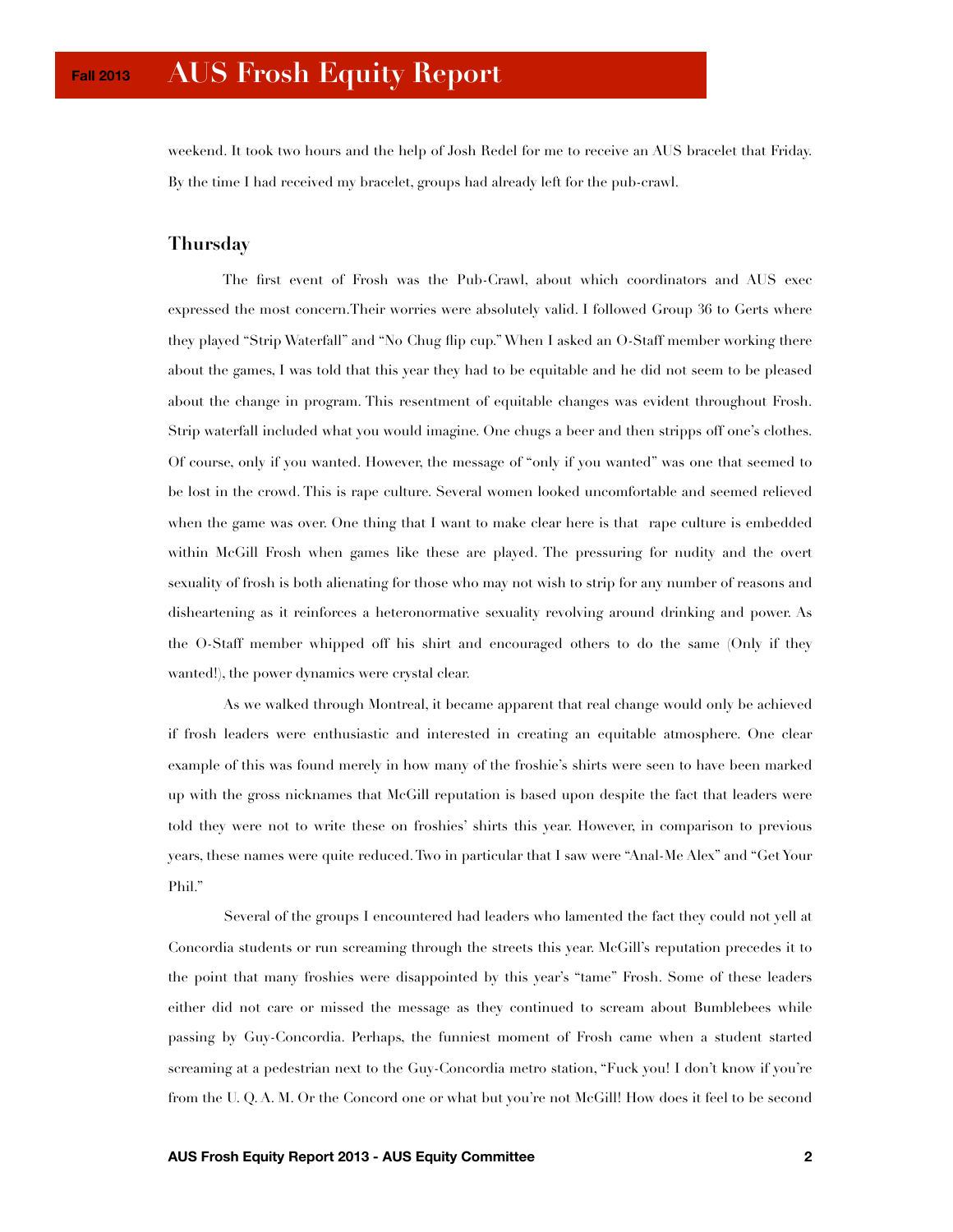best!" The idea that this student actually had no idea where he was but was still assured he was better than everyone else was a perfect reflection of broader McGill entitlement.

 While walking around Montreal, I was also given the opportunity to hear some of the newer, less problematic, Frosh chants. Changes included "Drink, motherfucker, drink" to "Drink, if you want to, Drink." While this sounds like a less obnoxious version of the classic peer pressure we have all grown to love/hate, the middle of the chant was said so quickly that it became "Drink, \*gibberish\*, Drink!" Evidently, this was not particularly helpful in changing the stress on excessive drinking.

 One of the big supposed changes to Pub-Crawl this year was that they would add in stops at parks and other local attractions. In theory, this is an excellent idea but in practice most groups skipped these stops entirely and/or complained about their addition - attributing it resentfully to "safe space." The distaste that I heard from frosh leaders for these stops and thus, as well to equity and safe space, would serve as an excellent introduction to the greater culture of McGill. It would only have been better, if they could have also attributed the horror of having to visit a park to The Daily.

 The worst of pub-crawl all happened at one stop on St. Catherine's when a person of color (name withheld for privacy) introduced himself and was immediately mocked and subjected to jokes about marijuana consumption due to a similarity between his name and cannabis. As we entered, we were told that these O-Staff would be teaching us the "Chants we weren't allowed to be taught." And they did just that, emphasizing that they couldn't be said in public or on campus.

 Overall, the pub-crawl was not nearly as problematic as I had expected it to be. Rape culture and overconsumption were still a huge presence, but this year all seemed to be aware of their problematic nature. The real issue at play was a careless attitude towards these problems and a dismissal of their importance. Frosh leaders constantly repeated that they didn't care, they hated the new rules, and they wanted their old frosh back. I was really hoping that this attitude wouldn't extend throughout the event, but alas, life is disappointment.

#### **Friday**

 I attended two events on Friday - Field day and the Boat cruise. These two events were respectively the most and least equitable events of the weekend. Prior to these events was the scavenger hunt, which I did not attend, but after talking to another O-Staff, I learned they visited the Shag Shop and were taught a lot about condoms and other sexual items. When I got to field day, people seemed to be having a great time, bouncing in blow up castles and playing games. It seemed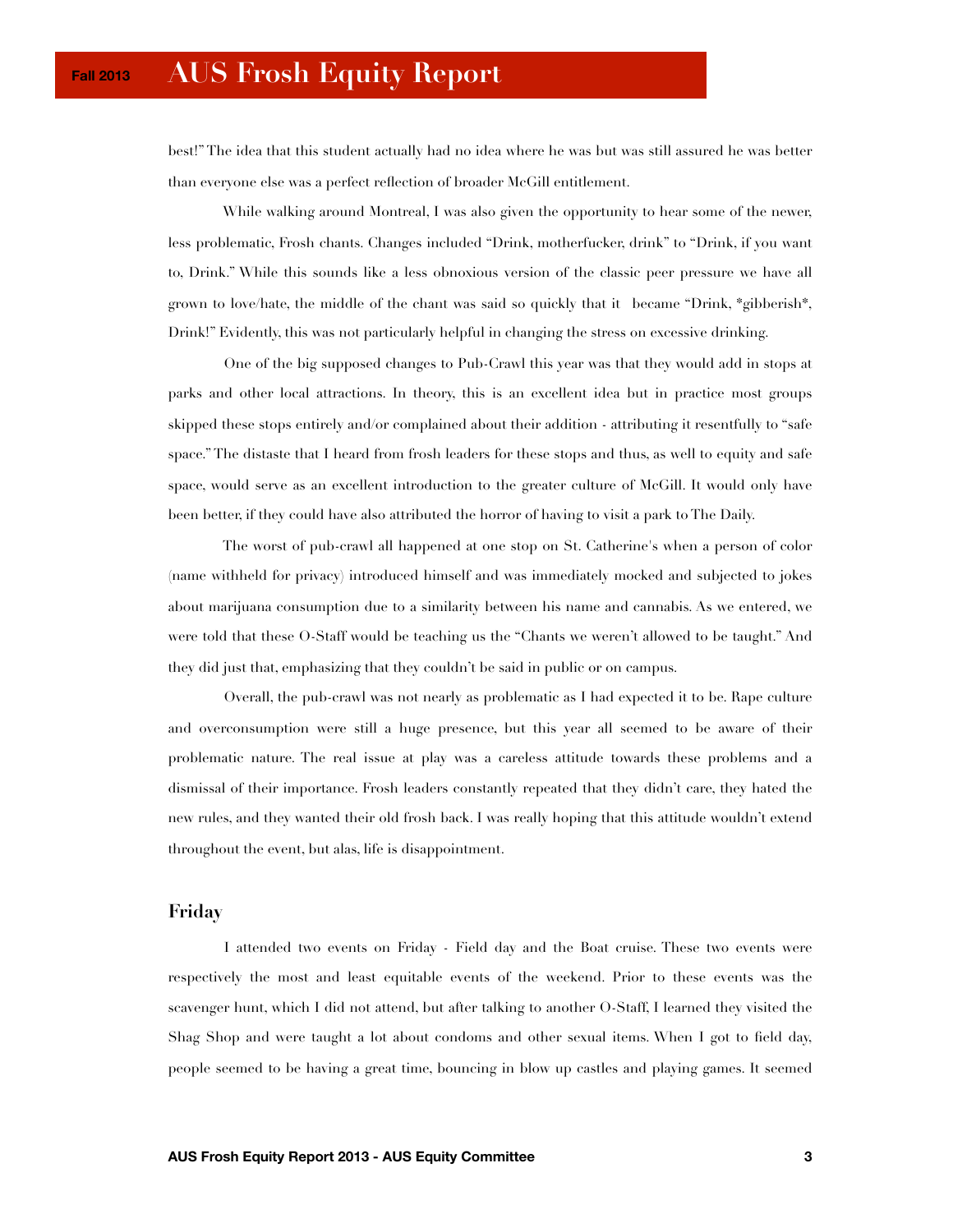like an absolute success, besides the litter. Unfortunately, several of the advertisers were handing out water bottles and they were all over the ground by the end of the day.

 As I was given an O-Staff shirt, I was asked many times to help out with responsibilities that I knew nothing about resulting in angry froshies and leaders who knew nothing of my role at Frosh.

 For the boat cruise, we were instructed to arrive 30 minutes early, and we were only let on the boat after an hour of waiting. The waiting in itself was not a problem but the time was filled with constant chanting started by the froshies and frosh leaders and later led by the Frosh coordinators. Even though all leaders were warned that chanting the more heinous chants would lead to their bracelet being cut, at this point, no leaders or coordinators seemed to care about the pre-frosh threats.Through talking with a frosh coordinator, I also found out that this was a feature of the other boat cruise as well. The cruise featured the expected drunk dancing and apparently a lot of drunk Americans unaware they were no longer at home as they chanted "U.S.A. U.S.A. U.S.A."

 After the cruise, I found my way down to the club event held at Arena on Rue St. Catherine, at that time, there was barely anyone there and I left after less than ten minutes in the club. It looked to be a fine time and I was exhausted..

### **Saturday**

 Saturday began with one of the most frustrating experiences of the weekend. As I was only given my bracelet last minute, they forgot to include a SSMU bracelet for beach day, and as a result, I was sent on a wild goose-hunt. I was driven from coordinator to coordinator to find "SSMU people," when I spoke to Josh Redel, he told me to speak to "Evia or Brian" about the situation. Once again, as they did not know who I was or what I was doing, I had to explain why I did not have a bracelet and why I needed one. Finally, once all was understood, it rested on Paul Laughlin to give me the OK to get on the bus. However, after two hours of waiting, I was told that I would only be allowed on the very last bus, if there was room. It took another hour for me to board the bus, but I did make it. As for the SSMU bracelet, I never received one and for this reason I am unable to comment on Sunday's event the SSMU Concert. And while waiting in these lines and sitting on this grassy field before Beach day, it was then even more apparent that while the idea of equity was present during the design of Frosh, in its execution it was at best an after thought, that allowed for the promotion of rape culture. I want to applaud Christine Kopennaal and the many other coordinators, leaders and O-Staff who helped me during Frosh, they truly have reduced the inequity of the event and functioned as an extremely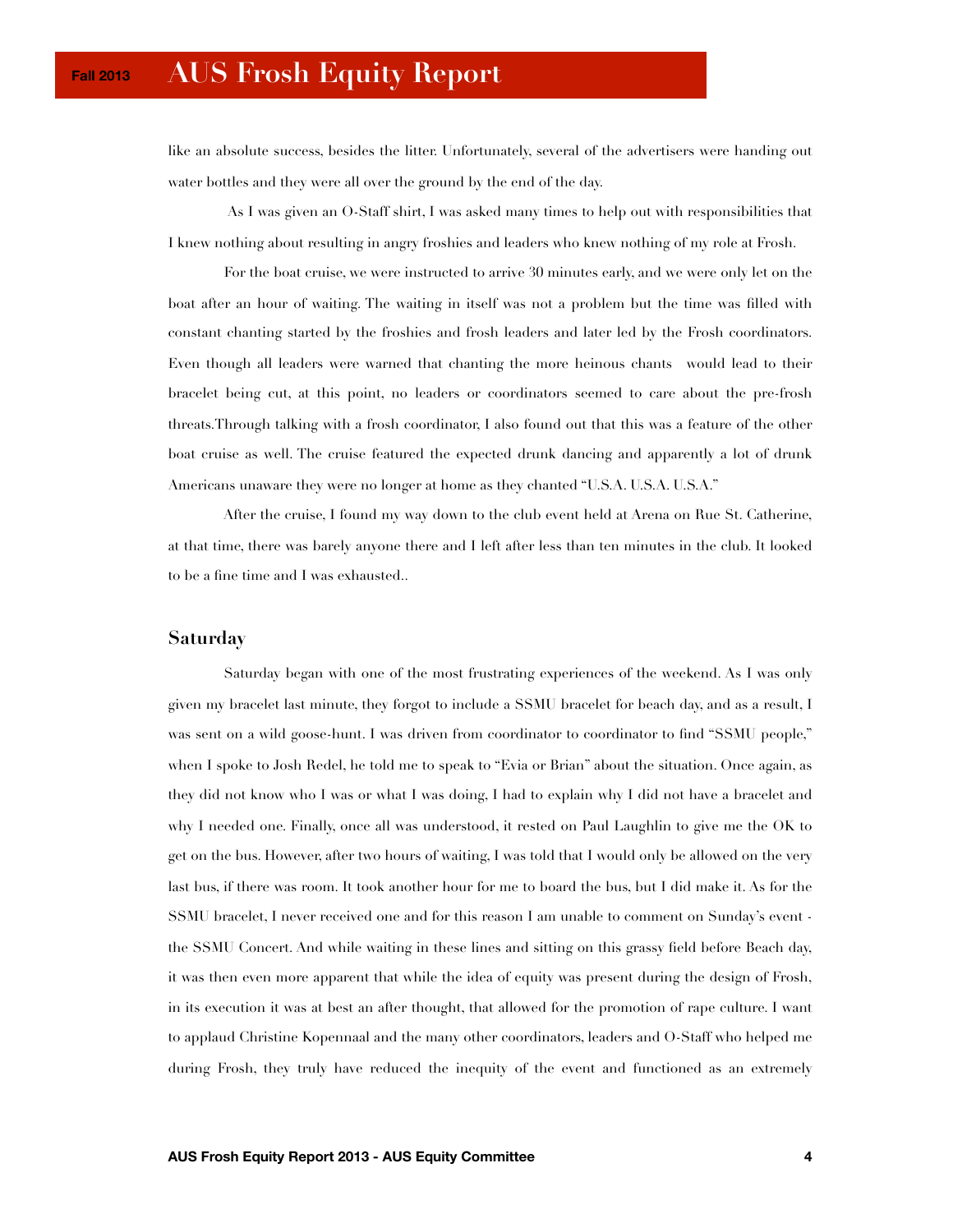cooperative resource. Of course, it is important to remember that culture can only shift so fast, but as long as oppression is perpetuated by stalling, it must be corrected to alleviate injustice.

 Beach day started with the old "McGill Once..." chants and they were screamed several times while there. The day seemed to go well, and people seemed to be happy dancing and drinking in the summer sun. For the purpose of finding leaders, markers were given out so that one could write on their body, as many there were without shirts. However, these body markers were then taken to write some pretty horrible things. The worst was probably the white woman I saw walking around with the words, "N\*\*\*\*\* In Paris" scrawled across her stomach. It was pretty appalling. .

## **Suggestions**

 Equity is not something that can be achieved in a single year. Oppression does not cease to exist because of some minor modifications. The entire system must be adjusted to include and promote those who could not access it previously. While this past year showed a step in the right direction, the move towards equity seemed more present in name than practice. While I understand that many people worked hard to create safer environments, the end goal felt more like avoiding a PR scandal than at restructuring frosh. It was made abundantly clear to me that equity was not welcome, as I was told by frosh leaders, coordinators, AUS executives, and froshies themselves. This should not be unexpected, as ever, when one fights against a system of power, that institution pushes back.

 My first suggestion is the broadest and the greatest to the changing of Frosh. Frosh can only change if all of the people involved have an active interest in equity. Therefore, I suggest that the AUS Equity Committee be able to hire a Frosh Equity Coordinator to work alongside the regular frosh coordinators. This would allow for equity to take a more central role in the planning of events and allow issues of accessibility the attention they deserve. For next year's frosh, the Equity Committee will have already existed for a year and be better instituted within the AUS such that the Equity Committee would be qualified to make decisions based on the needs of Frosh and the structure of AUS events. I would like to further suggest that this coordinator and the two AUS Equity Commissioners would all be in charge of watching over frosh events and making sure they run smoothly. As AUS Equity Committee will be present at most AUS events throughout the year already, it only makes sense that we are present at the first and (possibly) biggest event of the year. Ideally, the commissioners and equity coordinator would also have t-shirts that would distinguish them from coordinators, froshies, leaders, and O-Staff so they could be recognizable to all who may need them and avoid the confusion I felt. This year, the system in place required two coordinators to cut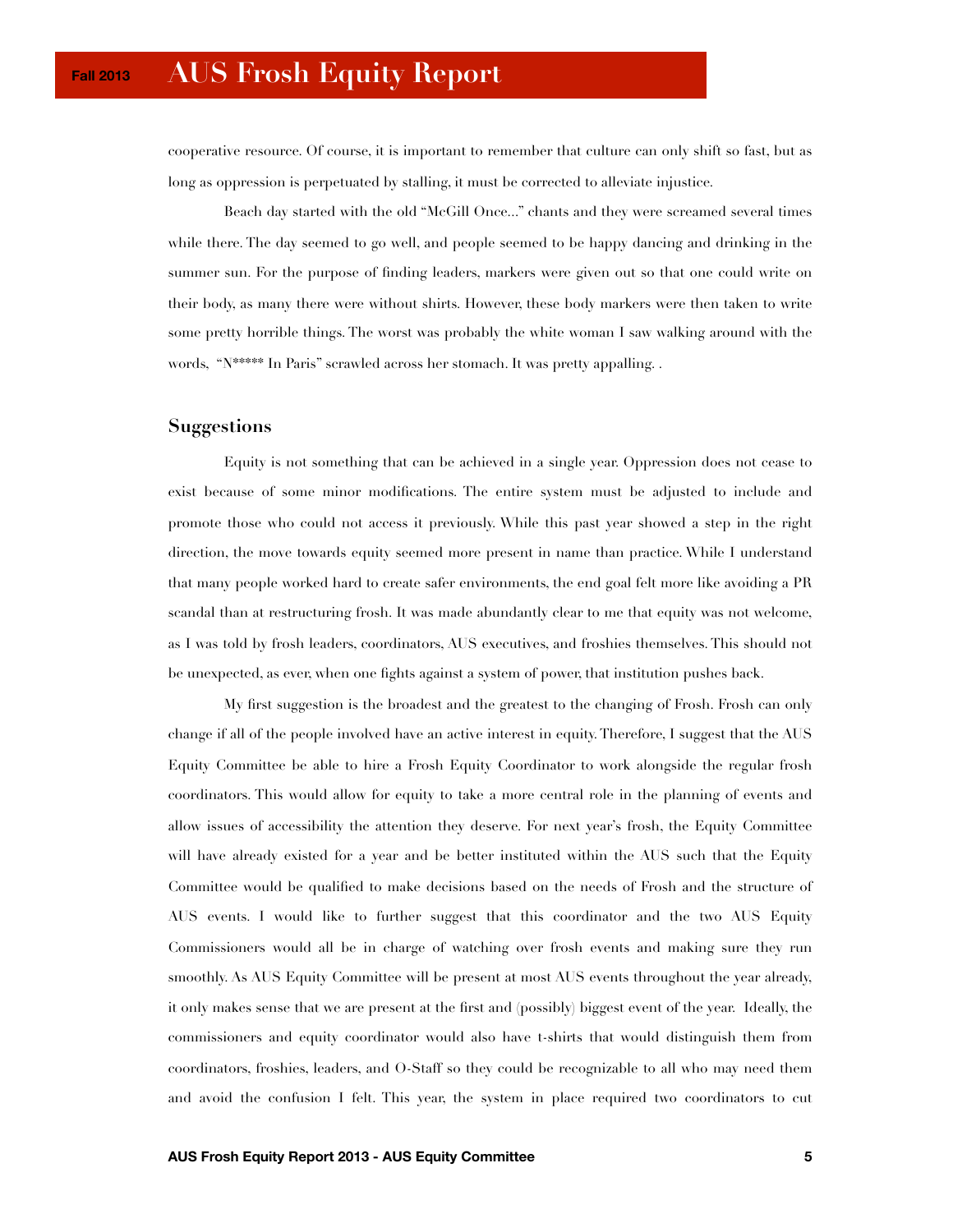# **AUS Frosh Equity Report**

someone's bracelet as a measure of accountability. In the future, I propose the policy be changed so that it requires two coordinators or one coordinator and one equity member to cut a bracelet and that bracelets can be cut at any time during frosh, even if the problem had occurred earlier in the weekend to account for the fact that coordinators are not available at all times. Coordinators are often managing the events and do not want to be taken away to cut a bracelet, getting two alone during the more hectic events would be an extreme hassle. For equity to be successfully integrated into the workings of Frosh, we must have organization and authority, otherwise, it is easy to rule our voices as unneeded and ignorable. There must be equal power between the coordinators and the equity team. Furthermore, I suggest that the coordinators and equity team be known to each other before the beginning of frosh to avoid confusion.

 One of the other great benefits of this is the presence of an equity member when picking frosh leaders. This seems to be one of the more important roles the equity team can play in frosh, as it was these frosh leaders who were leading chants and creating havoc throughout the Milton-Parc area. This way, it would be ingrained in these leaders that equity is a major part of Frosh. This is the biggest opportunity for positive change. Frosh is a massive organization and things are often not decided until the day of, it is important that these frosh leaders are able to control and command an equitable space no matter the situation. The only way to change McGill's reputation of excess is to make sure that no member of the Frosh community manifests these behaviours. This change in attitude needs to take place most significantly in the Frosh leaders running the orientation.

 After talking with Paul Laughlin at length, it became clear that most logistical problems could be solved with greater communication. It was apparently not before the week prior to Frosh that the AUS knew there would be a separate SSMU bracelet and this was why I was unable to get one. He also suggested that since many come into the interviews prepared and knowing the right answers, that this year, the equity committee come up with some new interview questions for the Frosh leaders. I think that this is a great idea and having discussed it with the AUS Equity Committee, I can say we would be happy to help.

The other suggestions I have are smaller in size but still great in effect.

1) Increase the usage of water coolers or reusable bottles and other drink coolers to reduce waste and make Frosh more sustainable. Hydration is incredibly important for Frosh to avoid health issues. Plastic water bottles should be available at all times for safety reasons but should be reduced where they are not absolutely necessary. Hopefully this would eliminate the use by businesses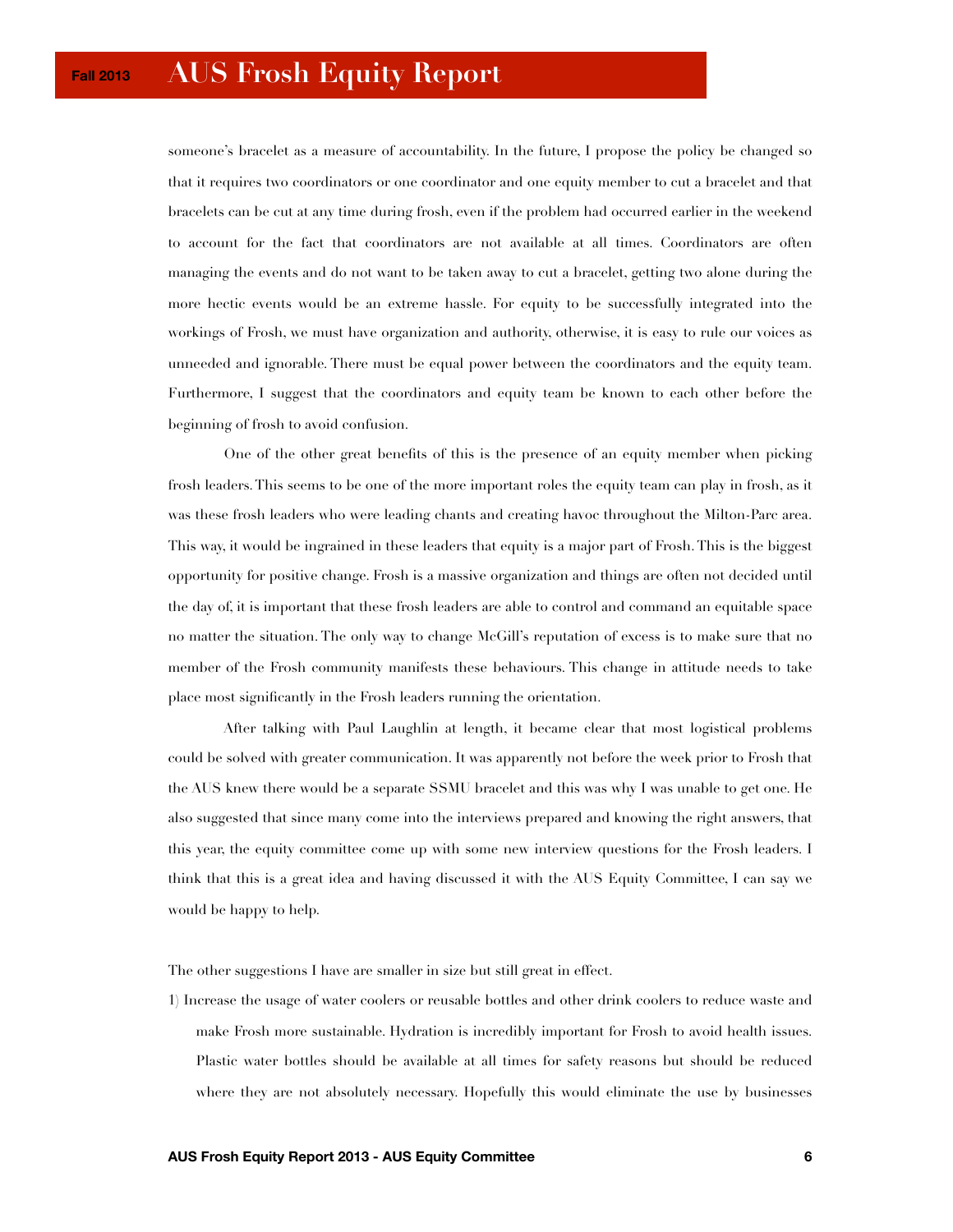advertising their products during field day. The waste from Field Day alone was massive.This year, Frosh had composting for events for the first time which indicates that a more sustainable Frosh is definitely possible with enough planning before hand.

- 2) Do not have a pub-crawl if you cannot control your frosh leaders. Do not have chanting in the streets. Do not chant on campus. Frosh, every year is a hazard for every non-student who lives within a kilometer radius of McGill. We must teach our froshies that it is a privilege to live in this city and that they must treat the local communities with respect. Until leaders can respect the rules of Frosh and not teach their froshies offensive chants or learn how to tell their froshies to stop, McGill students should not set foot near Concordia. This is not only offensive but tarnishes the image of McGill and its students.
- 3) Pub-Crawl should not feature stripping games or similar games which create a potential uncomfortable/unsafe sexual space. This only promotes rape culture and if froshies want to hook up, they can do it outside of the pub-crawl.
- 4) Do not place park stops on your pub-crawl. Please don't disturb the people of the local parks. If this is really supposed to be an orientation, than create alternatives to pub-crawl in general and make tours of the city an actuality, instead of just an aside to the consumption of alcohol.
- 5) Do not write on shirts. Actually take that seriously and if you see those who have writing besides their name/phone number, cut their Frosh leaders bracelets.
- 6) Overtly sexual jokes are not appropriate at an orientation event. Frosh must be reshaped as an orientation event and not as an excess of drinking and power. These jokes are a result of the compulsory sexuality which further ostracizes marginalized peoples.
- 7) Frosh leaders and coordinators must be educated on racist, classist, sexist, homophobic, transphobic, and other oppressive behaviours so that they can create atmospheres that do not contribute to any of these forms of abuse. It may be time to try to involve QPIRG or SEDE in creating workshops for those involved with Frosh.
- 8) Frosh leaders and coordinators must be educated on how to properly call out their froshies for their problematic behavior. We must not let these forms of power be what we want represented as our school or for froshies to think that these things are welcome at McGill.
- 9) Create real consequences for inequitable, unsafe, or offensive behavior. Make it clear what behavior is problematic, the consequences of this behavior, and enforce them. Leaders and O-Staff that do not respect the rules should not be allowed to to participate in Frosh in the future nor other AUS events.